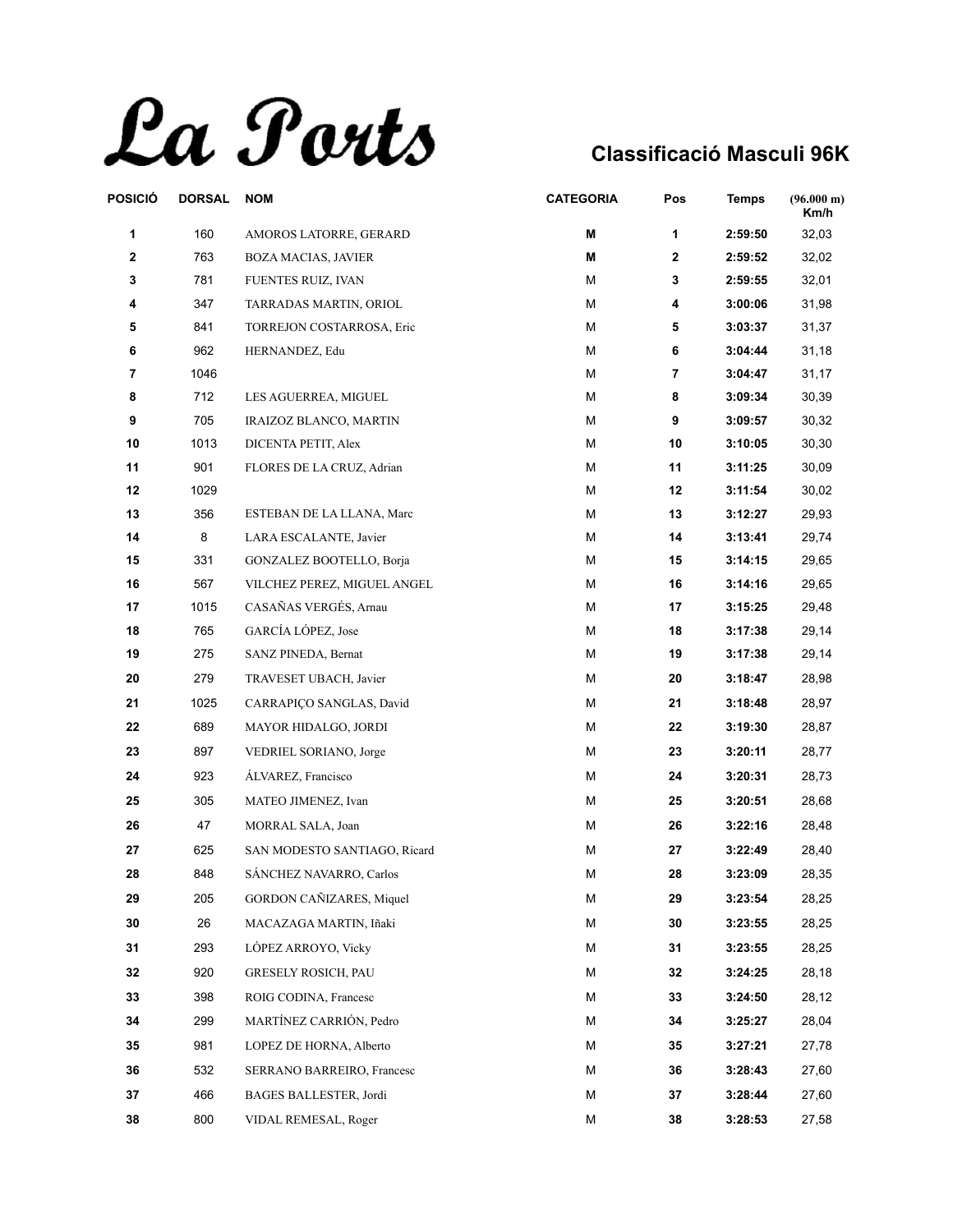La Ports

| POSICIÓ | <b>DORSAL</b>  | <b>NOM</b>                       | <b>CATEGORIA</b> | Pos | <b>Temps</b> | (96.000 m)<br>Km/h |
|---------|----------------|----------------------------------|------------------|-----|--------------|--------------------|
| 39      | ${\bf 75}$     | LINARES CARRILLO, Jose luis      | M                | 39  | 3:29:22      | 27,51              |
| 40      | 764            | NAVARRO RAMIREZ, Ferran          | М                | 40  | 3:30:28      | 27,37              |
| 41      | 376            | CISNEROS AYALA, Francisco Javier | M                | 41  | 3:30:43      | 27,34              |
| 42      | 1041           |                                  | М                | 42  | 3:30:59      | 27,30              |
| 43      | 874            | ALBERTÍ PENALBA, Àlex            | M                | 43  | 3:31:04      | 27,29              |
| 44      | 909            | RECHI POZO, Alex                 | М                | 44  | 3:31:08      | 27,28              |
| 45      | 1039           |                                  | М                | 45  | 3:31:11      | 27,27              |
| 46      | 358            | SAYOL ATARES, Christian          | M                | 46  | 3:31:17      | 27,26              |
| 47      | 595            | MENGUAL DIGON, Joan Josep        | М                | 47  | 3:31:35      | 27,22              |
| 48      | 710            | MARCOS SERRANO, DIEGO            | М                | 48  | 3:31:41      | 27,21              |
| 49      | 709            | IRIBAS PARDO, HARITZ             | M                | 49  | 3:31:41      | 27,21              |
| 50      | 786            | RODRÍGUEZ FERNÁNDEZ, Agus        | M                | 50  | 3:31:42      | 27,21              |
| 51      | 154            | SANCHEZ RODRIGUEZ, Ivan          | M                | 51  | 3:31:44      | 27,20              |
| 52      | 396            | NAVARRO, Rafa                    | м                | 52  | 3:33:56      | 26,92              |
| 53      | 15             | POZO SAMPIETRO, David            | М                | 53  | 3:34:15      | 26,88              |
| 54      | 34             | BURGOS FERNANDEZ, EDUARD         | M                | 54  | 3:35:09      | 26,77              |
| 55      | 1032           |                                  | M                | 55  | 3:35:26      | 26,74              |
| 56      | 125            | PEREZ PEREZ, Javier              | М                | 56  | 3:35:26      | 26,74              |
| 57      | 849            | FERRER TORRENT, Carlos           | M                | 57  | 3:35:35      | 26,72              |
| 58      | 56             | <b>BADA, REDU</b>                | М                | 58  | 3:36:11      | 26,64              |
| 59      | 164            | CLAPES, Lara                     | M                | 59  | 3:36:20      | 26,63              |
| 60      | 673            | EGEA VIADER, Quim                | М                | 60  | 3:36:28      | 26,61              |
| 61      | 475            | LLONGUERAS NINET, Isaac          | M                | 61  | 3:37:07      | 26,53              |
| 62      | 410            | SEGURA FLIX, Eduard              | M                | 62  | 3:38:43      | 26,34              |
| 63      | 973            | BARBEITO DELGADO, David          | М                | 63  | 3:41:01      | 26,06              |
| 64      | 727            | DONADEU, Bern                    | М                | 64  | 3:41:07      | 26,05              |
| 65      | 862            | FUENTES CAMPAÑA, José Miguel     | М                | 65  | 3:41:55      | 25,96              |
| 66      | 111            | CANUT DE LAS HERAS, Enric        | М                | 66  | 3:41:58      | 25,95              |
| 67      | 1031           |                                  | M                | 67  | 3:42:18      | 25,91              |
| 68      | 590            | ROSA MARTIN, Antonio             | м                | 68  | 3:42:47      | 25,85              |
| 69      | 953            | CELMA, Noel                      | м                | 69  | 3:43:34      | 25,76              |
| 70      | 14             | SERNANDEZ MARTINEZ, FELIX        | м                | 70  | 3:43:35      | 25,76              |
| 71      | 746            | <b>GARCIA ROJAS, Carlos</b>      | M                | 71  | 3:44:59      | 25,60              |
| 72      | 332            | PÉREZ GELMÀ, Marc                | М                | 72  | 3:45:49      | 25,51              |
| 73      | 779            | ORIOL SEGURA, Jep                | м                | 73  | 3:46:28      | 25,43              |
| 74      | $\overline{7}$ | CAPDEVILA GRASES, Ramón          | м                | 74  | 3:46:31      | 25,43              |
| 75      | 607            | MARTORELL FERNANDEZ, FRANCISCO   | М                | 75  | 3:46:35      | 25,42              |
| 76      | 362            | CACERES HATERO, Pedro            | М                | 76  | 3:46:51      | 25,39              |
|         |                |                                  |                  |     |              |                    |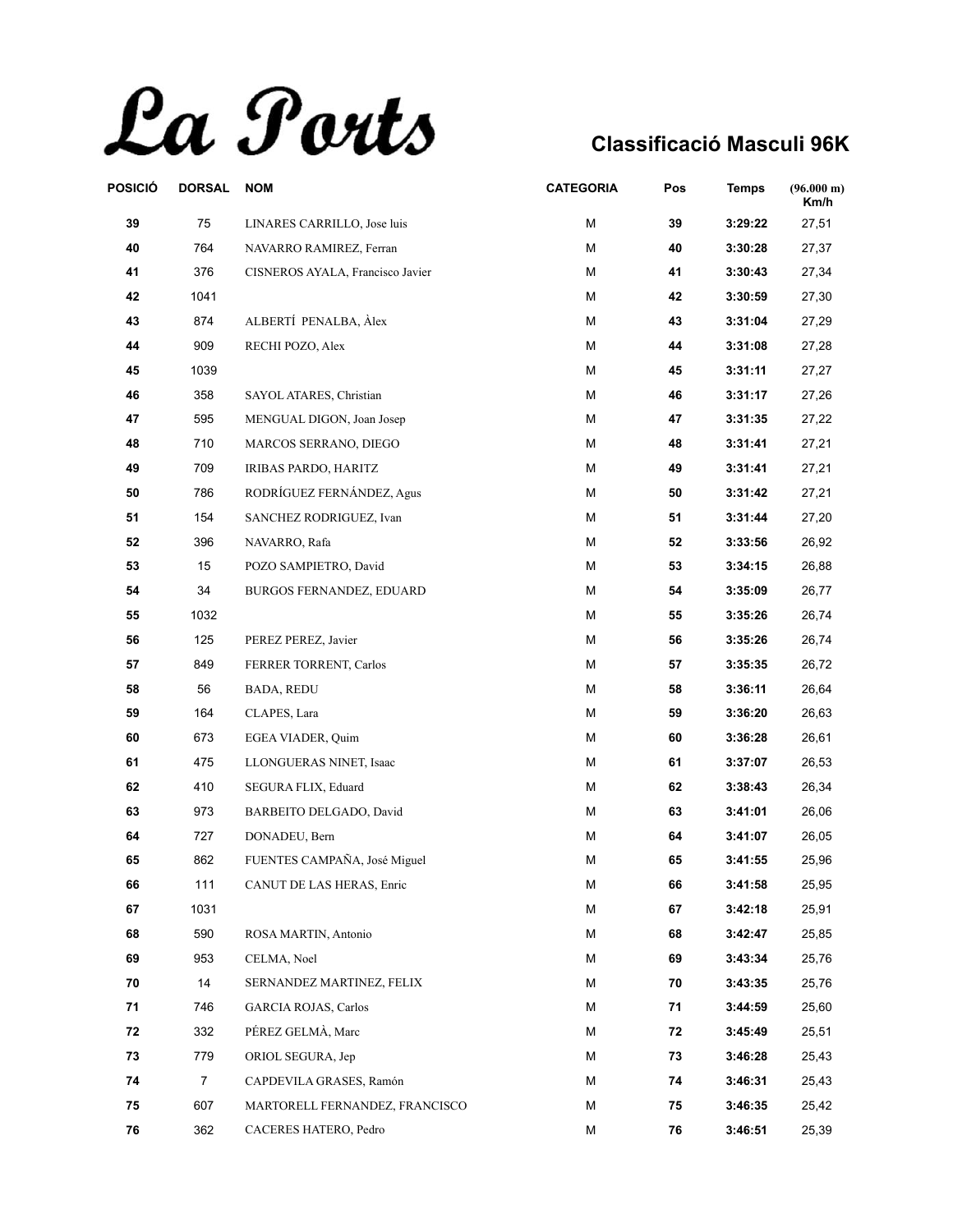La Ports

| POSICIÓ | <b>DORSAL</b> | <b>NOM</b>                         | <b>CATEGORIA</b> | Pos | <b>Temps</b> | $(96.000 \text{ m})$<br>Km/h |
|---------|---------------|------------------------------------|------------------|-----|--------------|------------------------------|
| 77      | 661           | ARES FERNANDEZ, Eliseo             | Μ                | 77  | 3:48:11      | 25,24                        |
| 78      | 895           | <b>MARTORELL RIBAS, Aleix</b>      | М                | 78  | 3:48:21      | 25,22                        |
| 79      | 856           | BELLIDO AVILA, Daniel              | М                | 79  | 3:50:20      | 25,01                        |
| 80      | 413           | MIRO CHAVARRIA, MARC               | Μ                | 80  | 3:50:49      | 24,95                        |
| 81      | 341           | NOGUERADO CANTABRANA, David        | Μ                | 81  | 3:50:56      | 24,94                        |
| 82      | 833           | MARZO TERUEL, Alejandro            | М                | 82  | 3:51:38      | 24,87                        |
| 83      | 998           | MARÍN PALLISER, Francisco          | Μ                | 83  | 3:51:50      | 24,85                        |
| 84      | 720           | DÍAZ PÉREZ, Luis                   | М                | 84  | 3:52:08      | 24,81                        |
| 85      | 935           | VILA VIVES, Eduardo                | Μ                | 85  | 3:52:32      | 24,77                        |
| 86      | 498           | <b>GARCIA CASTILLA, Noel</b>       | М                | 86  | 3:53:05      | 24,71                        |
| 87      | 482           | COSTA CARBONELL, Albert            | Μ                | 87  | 3:53:17      | 24,69                        |
| 88      | 1037          |                                    | М                | 88  | 3:54:13      | 24,59                        |
| 89      | 504           | JIMENEZ ROMERO, Xavi               | Μ                | 89  | 3:54:45      | 24,54                        |
| 90      | 44            | PAJUELO ORTIGOSA, Jose manuel      | Μ                | 90  | 3:56:06      | 24,40                        |
| 91      | 448           | SURANELL ARAGONCILLO, Jordi        | Μ                | 91  | 3:56:26      | 24,36                        |
| 92      | 27            | MOLINA CEDRES, Manuel              | М                | 92  | 3:56:59      | 24,31                        |
| 93      | 745           | LÓPEZ GABARRÓN, Pedro              | Μ                | 93  | 3:57:05      | 24,30                        |
| 94      | 367           | ROBLES RODRIGUEZ, Emiliano         | М                | 94  | 3:57:23      | 24,26                        |
| 95      | 992           | DUCH ARTOLA, Carles                | М                | 95  | 3:57:43      | 24,23                        |
| 96      | 900           | JURADO ROMERO, Adrian              | Μ                | 96  | 3:58:18      | 24,17                        |
| 97      | 25            | <b>GRANADO ROMERO, Esau</b>        | М                | 97  | 3:58:29      | 24,15                        |
| 98      | 974           | GALDEANO NICOLAS, Jordi            | М                | 98  | 3:58:46      | 24,12                        |
| 99      | 660           | GONZÁLEZ SÁNCHEZ, Antonio          | М                | 99  | 3:58:47      | 24,12                        |
| 100     | 271           | DEL TARRE HERNANSAEZ, LUIS         | М                | 100 | 3:59:07      | 24,09                        |
| 101     | 92            | RODRGUEZ SICILIA, Jordi            | М                | 101 | 4:00:00      | 24,00                        |
| 102     | 12            | <b>MAYORAL TORRES, Llorens</b>     | М                | 102 | 4:00:03      | 24,00                        |
| 103     | 775           | GARCIA PEÑUELA, Carles             | Μ                | 103 | 4:00:16      | 23,97                        |
| 104     | 702           | SERRA SOLÉ, Eduard                 | М                | 104 | 4:00:20      | 23,97                        |
| 105     | 742           | BERCERO SUÑER, Gerard              | М                | 105 | 4:00:36      | 23,94                        |
| 106     | 283           | PARDO, Joan                        | М                | 106 | 4:01:02      | 23,90                        |
| 107     | 157           | CANO ESCRIBANO, Jose Antonio       | Μ                | 107 | 4:01:06      | 23,89                        |
| 108     | 38            | CUMPLIDO MACIAS, Miguel Angel      | Μ                | 108 | 4:01:06      | 23,89                        |
| 109     | 50            | PERAMO TÉLLEZ, Víctor              | Μ                | 109 | 4:01:07      | 23,89                        |
| 110     | 45            | VIÑUELA VALERO, Javier             | M                | 110 | 4:01:07      | 23,89                        |
| 111     | 619           | FORRELLAT PALOMAR, Josep           | Μ                | 111 | 4:01:22      | 23,86                        |
| 112     | 947           | SANZ CASTRILLO, GERMAN             | Μ                | 112 | 4:01:22      | 23,86                        |
| 113     | 941           | ASBERT MAÑOSA, JOAN                | Μ                | 113 | 4:01:26      | 23,86                        |
| 114     | 243           | VALERO RIBEROLA, Antonio Francisco | М                | 114 | 4:01:30      | 23,85                        |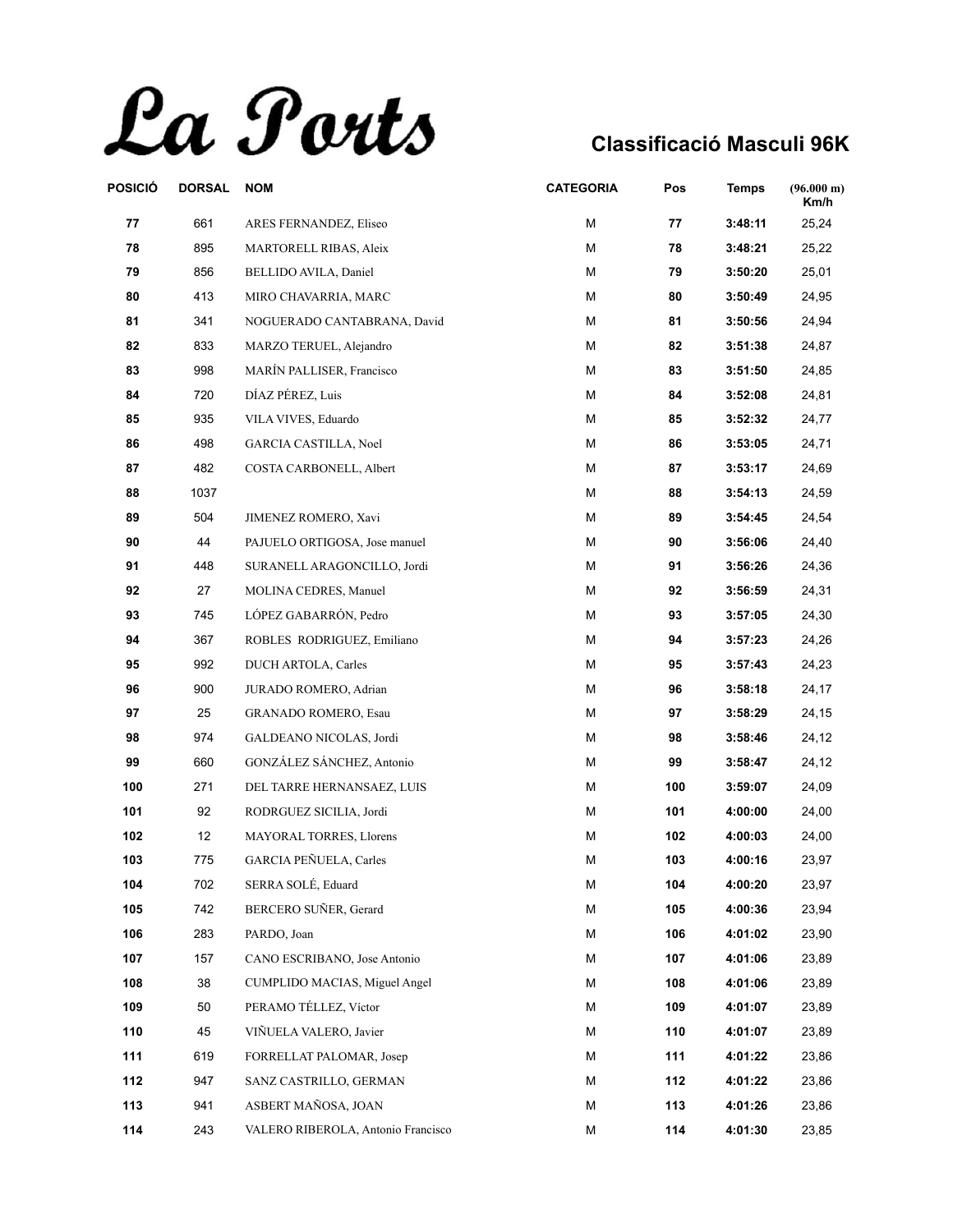La Ports

| <b>DORSAL</b> | <b>NOM</b>                   | <b>CATEGORIA</b> | Pos | Temps   | (96.000 m)<br>Km/h |
|---------------|------------------------------|------------------|-----|---------|--------------------|
| 956           | MAÑE ESQUIVEL, José Luis     | M                | 115 | 4:01:40 | 23,83              |
| 133           | <b>GALAN FAURE, Albert</b>   | M                | 116 | 4:01:41 | 23,83              |
| 465           | RUBIO SEPULVEDA, Toni        | M                | 117 | 4:01:49 | 23,82              |
| 955           | SANTACATALINA FUSTER, DAVID  | М                | 118 | 4:01:56 | 23,81              |
| 490           | CARO ARTESERO, ÁNGEL         | M                | 119 | 4:02:15 | 23,78              |
| 776           | LUDOVICI, Alessandro         | M                | 120 | 4:02:51 | 23,72              |
| 467           | ROVIRA GARRIGA, JOAN         | M                | 121 | 4:02:55 | 23,71              |
| 566           | DELGADO FERNÀNDEZ, Joan      | М                | 122 | 4:03:02 | 23,70              |
| 511           | SORIANO DOMINGO, Carlos      | M                | 123 | 4:03:10 | 23,69              |
| 110           | GARRIGA PUIG, Marcel         | M                | 124 | 4:03:20 | 23,67              |
| 109           | GARRIGA, Ferran              | M                | 125 | 4:03:22 | 23,67              |
| 892           | BARRACHINA MASIP, Oriol      | М                | 126 | 4:03:46 | 23,63              |
| 469           | IGUAL DÍAZ, Jordi            | M                | 127 | 4:04:10 | 23,59              |
| 438           | <b>BONILLA DOMINGO, Jose</b> | М                | 128 | 4:05:21 | 23,48              |
| 477           | PYPCZYNSKI, Rafal            | M                | 129 | 4:05:24 | 23,47              |
| 441           | CANOVAS MARTINEZ, David      | M                | 130 | 4:05:34 | 23,46              |
| 433           | ESTEVE GUTIERREZ, Jaume      | M                | 131 | 4:05:47 | 23,44              |
| 442           | CASANOVAS SAVARIEGO, Dani    | M                | 132 | 4:05:48 | 23,43              |
| 439           | CAMPOMANES ARMENGOL, Carlos  | M                | 133 | 4:05:50 | 23,43              |
| 192           | REOLID GUZMAN, MIQUEL        | М                | 134 | 4:06:06 | 23,41              |
| 193           | ROMO GONZALEZ, RAUL          | M                | 135 | 4:06:07 | 23,40              |
| 161           | VIGUER RIBÓ, JOSEP MARIA     | M                | 136 | 4:06:15 | 23,39              |
| 226           | REINA MORENO, Manuel         | M                | 137 | 4:06:28 | 23,37              |
| 403           | CAÑAVATE AVILA, Xavier       | М                | 138 | 4:06:30 | 23,37              |
| 191           | PLANA GONZALEZ, OSCAR        | M                | 139 | 4:06:30 | 23,37              |
| 601           | MARTINEZ MARTINEZ, Victor    | M                | 140 | 4:06:33 | 23,36              |
| 76            | <b>FABRE DOLS, LLUIS</b>     | M                | 141 | 4:06:38 | 23,35              |
| 521           | GUTIERREZ PEREZ, Adrian      | М                | 142 | 4:07:05 | 23,31              |
| 503           | VALLS BERTRAN, Ramon         | M                | 143 | 4:07:22 | 23,29              |
| 181           | MARTINEZ MARCOS, Toni        | M                | 144 | 4:07:24 | 23,28              |
| 510           | LLADÓ MARTÍ, Marc            | M                | 145 | 4:07:28 | 23,28              |
| 172           | ELORZA LERA, Urko            | М                | 146 | 4:07:29 | 23,27              |
| 867           | BASOLAS CANDEL, JAIME        | М                | 147 | 4:07:42 | 23,25              |
| 1033          |                              | M                | 148 | 4:07:57 | 23,23              |
| 518           | DOMENECH FIGUERAS, Josep M   | M                | 149 | 4:08:07 | 23,21              |
| 570           | CUPULL MIRALLES, Joan        | м                | 150 | 4:08:09 | 23,21              |
| 674           | DURO CLAVERO, Cristian       | M                | 151 | 4:08:32 | 23,18              |
| 648           | MARIN ZORITA, Daniel         | М                | 152 | 4:08:37 | 23,17              |
|               |                              |                  |     |         |                    |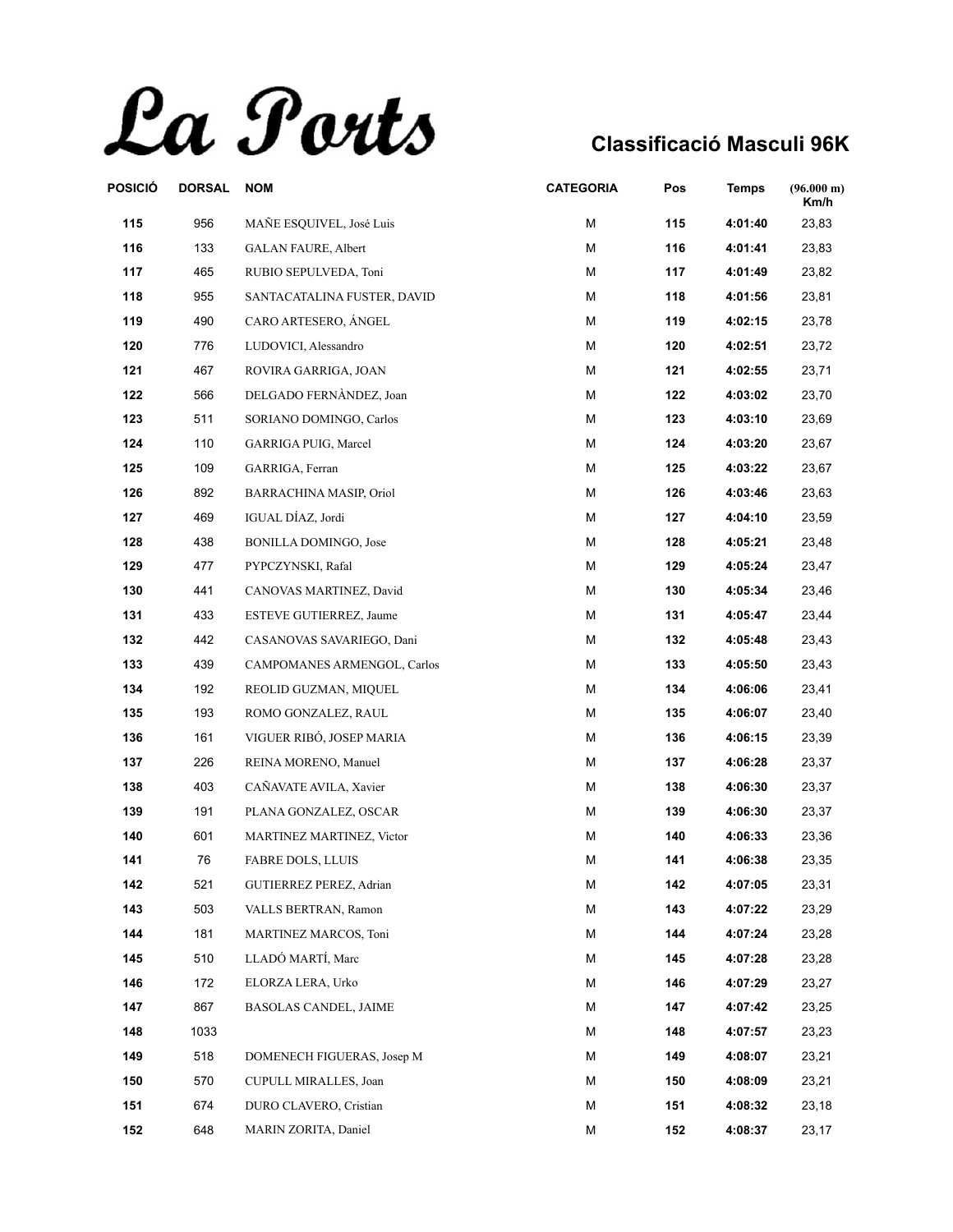La Ports

| POSICIÓ | <b>DORSAL</b> | <b>NOM</b>                    | <b>CATEGORIA</b> | Pos | <b>Temps</b> | $(96.000 \text{ m})$<br>Km/h |
|---------|---------------|-------------------------------|------------------|-----|--------------|------------------------------|
| 153     | 910           | CAMPOS AGUILERA, Miguel Ángel | M                | 153 | 4:08:47      | 23,15                        |
| 154     | 557           | SALAS, Vicente                | М                | 154 | 4:08:48      | 23,15                        |
| 155     | 1034          |                               | M                | 155 | 4:09:04      | 23,13                        |
| 156     | 458           | VELASCO SANCHEZ, Juan         | M                | 156 | 4:09:14      | 23,11                        |
| 157     | 599           | CANALS, Jordi                 | М                | 157 | 4:09:15      | 23,11                        |
| 158     | 452           | REVERTE ORTEGA, Sergio        | М                | 158 | 4:09:17      | 23,11                        |
| 159     | 483           | PUIGDESENS AREGALL, Marc      | M                | 159 | 4:09:42      | 23,07                        |
| 160     | 171           | SORIA GARCIA, Oscar           | М                | 160 | 4:10:01      | 23,04                        |
| 161     | 822           | FERNÁNDEZ DIAZ, Jose Antonio  | М                | 161 | 4:10:17      | 23,01                        |
| 162     | 978           | MARTÍNEZ ARANCE, Javier       | М                | 162 | 4:10:18      | 23,01                        |
| 163     | 960           | ILIJEVIC, Stefan              | M                | 163 | 4:10:32      | 22,99                        |
| 164     | 260           | TAMAYO, Ramón                 | М                | 164 | 4:10:50      | 22,96                        |
| 165     | 722           | GRIETEN, Kevin                | М                | 165 | 4:10:59      | 22,95                        |
| 166     | 868           | TUTUSAUS BESANTE, PEDRO       | M                | 166 | 4:11:03      | 22,94                        |
| 167     | 1035          |                               | Μ                | 167 | 4:11:13      | 22,93                        |
| 168     | 653           | PEÑA JURADO, Jorge Rafael     | M                | 168 | 4:11:36      | 22,89                        |
| 169     | 400           | <b>TEIXIDOR SIBILS, Alex</b>  | М                | 169 | 4:11:57      | 22,86                        |
| 170     | 864           | FONS COMPANY, Hector          | М                | 170 | 4:12:02      | 22,85                        |
| 171     | 682           | PADILLA CANO, Gabriel         | M                | 171 | 4:12:10      | 22,84                        |
| 172     | 680           | FORTUNY LORENTE, Joan         | M                | 172 | 4:12:11      | 22,84                        |
| 173     | 330           | CASADO, Javier                | Μ                | 173 | 4:12:24      | 22,82                        |
| 174     | 1010          | TRALLERO RODRIGUEZ, David     | М                | 174 | 4:12:38      | 22,80                        |
| 175     | 314           | CAMPOS VIDAL, Javier          | М                | 175 | 4:12:54      | 22,78                        |
| 176     | 668           | GUIRAO MANCHA, Ezequiel       | M                | 176 | 4:12:58      | 22,77                        |
| 177     | 806           | <b>GARCIA MARTINEZ, ÀLEX</b>  | М                | 177 | 4:13:14      | 22,75                        |
| 178     | 1019          | CULI LLAGOSTERA, KIKU         | M                | 178 | 4:13:28      | 22,72                        |
| 179     | 354           | FERNANDEZ DE FRUTOS, SERGI    | М                | 179 | 4:13:39      | 22,71                        |
| 180     | 785           | TORRES GUTIERREZ, Yago        | М                | 180 | 4:13:43      | 22,70                        |
| 181     | 934           | SABRIA COBO, JORDI            | M                | 181 | 4:13:51      | 22,69                        |
| 182     | 750           | TORRES GUTIERREZ, Emilio      | М                | 182 | 4:13:58      | 22,68                        |
| 183     | 893           | SANTANA, Quique               | M                | 183 | 4:14:00      | 22,68                        |
| 184     | 481           | ARÀNEGA GUIZAN, Diego         | M                | 184 | 4:14:02      | 22,67                        |
| 185     | 16            | JOSA MONEGAL, Loren           | М                | 185 | 4:14:06      | 22,67                        |
| 186     | 965           | MORA DURAN, Guillem           | М                | 186 | 4:14:40      | 22,62                        |
| 187     | 1007          | MAJO I BOSCH, Victor          | М                | 187 | 4:14:47      | 22,61                        |
| 188     | 695           | PEINADO CASTILLO, Manu        | М                | 188 | 4:14:47      | 22,61                        |
| 189     | 1008          | MONTOYA MEDINA, Daniel        | М                | 189 | 4:14:55      | 22,60                        |
| 190     | 1005          | MARÍN FERNÁNDEZ, Javier       | М                | 190 | 4:15:11      | 22,57                        |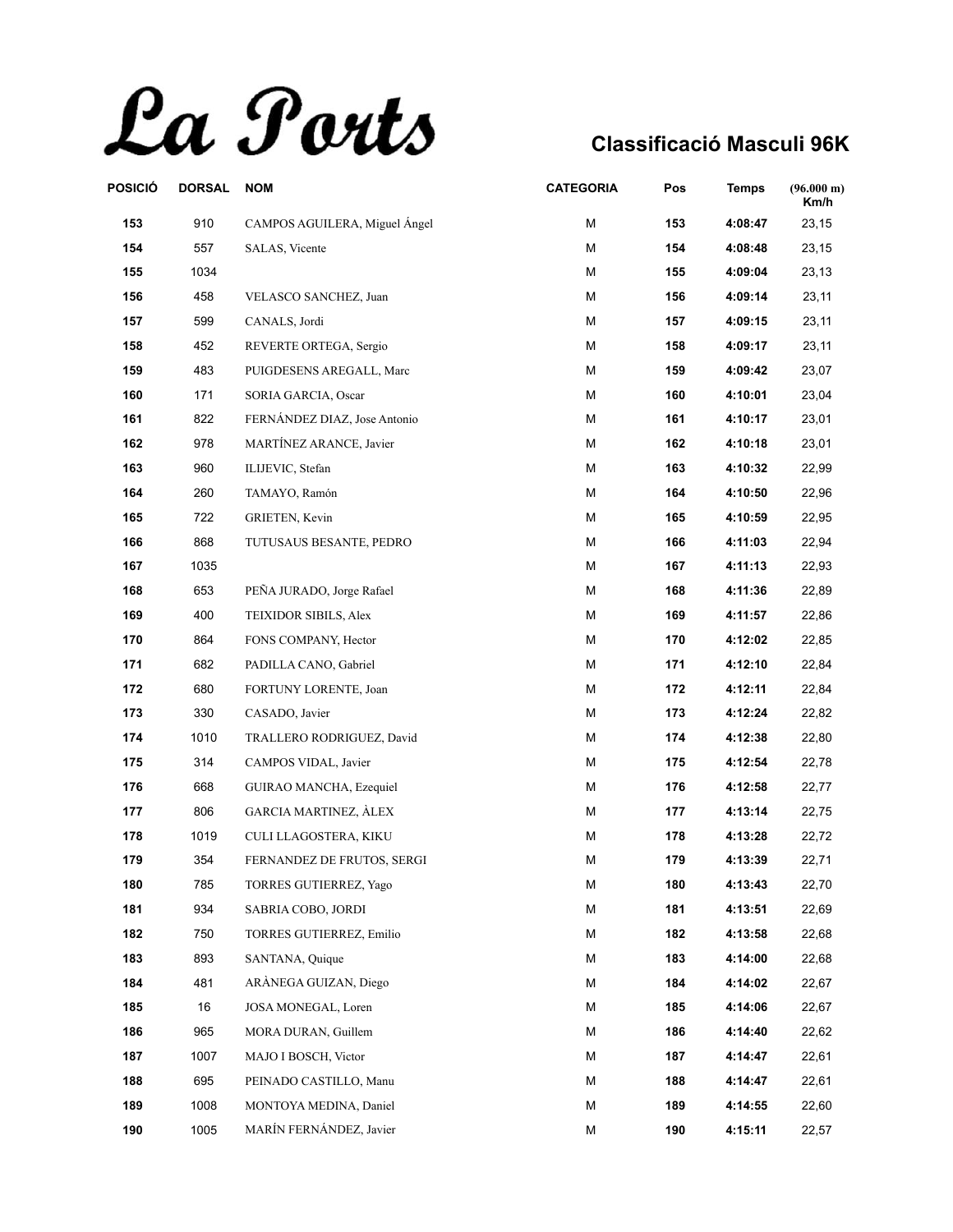La Ports

| POSICIÓ | <b>DORSAL</b> | <b>NOM</b>                          | <b>CATEGORIA</b> | Pos | <b>Temps</b> | (96.000 m)<br>Km/h |
|---------|---------------|-------------------------------------|------------------|-----|--------------|--------------------|
| 191     | 207           | GÁLVEZ MORENO, Jorge                | M                | 191 | 4:15:16      | 22,56              |
| 192     | 1003          | VELASQUEZ VANEGAS, Santi            | M                | 192 | 4:15:20      | 22,56              |
| 193     | 603           | DEL MORAL GONZÁLEZ, Sergio          | М                | 193 | 4:15:25      | 22,55              |
| 194     | 725           | MARTÍ AHLMANN, Pascal               | М                | 194 | 4:15:38      | 22,53              |
| 195     | 907           | VARELA SUÁREZ, Serxio               | M                | 195 | 4:15:39      | 22,53              |
| 196     | 726           | CRESPAN MARTINEZ, PABLO             | M                | 196 | 4:15:39      | 22,53              |
| 197     | 6             | CENTENO DEL PUERTO, Javier          | М                | 197 | 4:15:40      | 22,53              |
| 198     | 718           | GARCIA MANZANERA, DAVID             | M                | 198 | 4:16:58      | 22,42              |
| 199     | 139           | MASANA CARBÓ, Jordi                 | М                | 199 | 4:17:06      | 22,40              |
| 200     | 138           | QUEMADA MASANA, Oscar               | M                | 200 | 4:17:08      | 22,40              |
| 201     | 218           | BERMUDO PADILLA, Francisco          | М                | 201 | 4:17:17      | 22,39              |
| 202     | 588           | ROCA MUNTET, MARC                   | M                | 202 | 4:17:19      | 22,38              |
| 203     | 587           | MERCADER PUJOL, Joan                | M                | 203 | 4:17:20      | 22,38              |
| 204     | 771           | AFÁN CASTELLANO, Fernando           | M                | 204 | 4:17:50      | 22,34              |
| 205     | 651           | SALAT VALLES, Christian             | M                | 205 | 4:18:03      | 22,32              |
| 206     | 716           | ROJAS POCH, Jordi                   | M                | 206 | 4:18:04      | 22,32              |
| 207     | 427           |                                     | M                | 207 | 4:18:07      | 22,32              |
| 208     | 166           | ÁLVAREZ VILARRASA, Sergio           | M                | 208 | 4:18:11      | 22,31              |
| 209     | 70            | ALVAREZ VILARRASA, Enric            | M                | 209 | 4:18:20      | 22,30              |
| 210     | 63            | GONZÁLEZ HERNÁNDEZ, David           | M                | 210 | 4:18:31      | 22,28              |
| 211     | 46            | CABALLERO DIEZ, Santi               | M                | 211 | 4:18:33      | 22,28              |
| 212     | 117           | NÚÑEZ PERAL, Ruben                  | M                | 212 | 4:18:37      | 22,27              |
| 213     | 918           | LOZANO GAMEZ, Raul                  | М                | 213 | 4:18:47      | 22,26              |
| 214     | 230           | MERA, Javier                        | M                | 214 | 4:18:50      | 22,25              |
| 215     | 65            | REDONDO MONEGAL, Gonzalo            | М                | 215 | 4:18:59      | 22,24              |
| 216     | 1018          | PEREZ, Jose Luis                    | M                | 216 | 4:19:04      | 22,23              |
| 217     | 559           | DE LA ROSA RODRIGUEZ, Victor Manuel | М                | 217 | 4:19:27      | 22,20              |
| 218     | 1021          | MATAS GASCÓN, Martí                 | M                | 218 | 4:19:55      | 22,16              |
| 219     | 320           | MARTÍNEZ, Javi                      | M                | 219 | 4:20:29      | 22,11              |
| 220     | 428           | DE CARALT HERRERA, Oscar            | M                | 220 | 4:20:31      | 22,11              |
| 221     | 77            | GONZÁLEZ CHACÓN, David              | М                | 221 | 4:20:32      | 22,11              |
| 222     | 401           | SORIANO GARCIA, Sergio              | M                | 222 | 4:20:33      | 22,11              |
| 223     | 523           | RIERA JORDÀ, Jordi                  | М                | 223 | 4:20:37      | 22,10              |
| 224     | 630           | <b>GARCIA HERNANDEZ, Victor</b>     | M                | 224 | 4:20:52      | 22,08              |
| 225     | 18            | SEGARRA PEREIRA, Manuel             | M                | 225 | 4:21:04      | 22,06              |
| 226     | 291           | LEÓN BLANCO, Ismael                 | М                | 226 | 4:21:10      | 22,05              |
| 227     | 562           | BENÍTEZ RODRIGUEZ, Daniel           | M                | 227 | 4:21:27      | 22,03              |
| 228     | 546           | TOLOSA, Pedro                       | M                | 228 | 4:21:38      | 22,02              |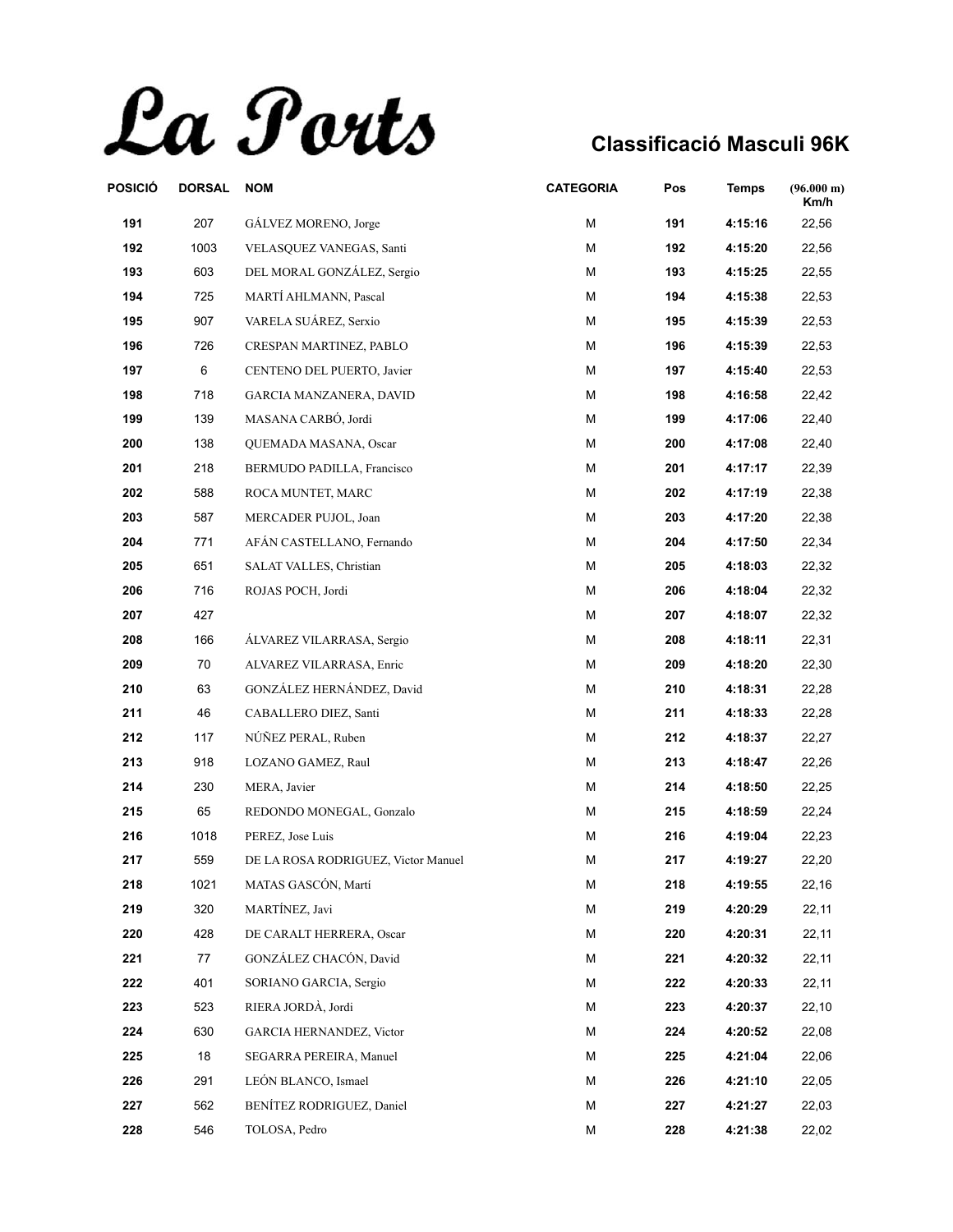La Ports

| POSICIÓ | <b>DORSAL</b> | <b>NOM</b>                      | <b>CATEGORIA</b> | Pos | <b>Temps</b> | (96.000 m)<br>Km/h |
|---------|---------------|---------------------------------|------------------|-----|--------------|--------------------|
| 229     | 917           | RAS PALLERES, Guillermo         | M                | 229 | 4:22:03      | 21,98              |
| 230     | 198           | PINTO IGLESIAS, SEBASTIAN       | M                | 230 | 4:22:22      | 21,95              |
| 231     | 321           | BERNA FERNÁNDEZ, Albert         | М                | 231 | 4:22:28      | 21,95              |
| 232     | 538           | HERRAEZ MARIMON, Sergi          | М                | 232 | 4:22:43      | 21,92              |
| 233     | 333           | LUCAS PASAMAR, Raül             | М                | 233 | 4:22:45      | 21,92              |
| 234     | 694           | AINOZA DEFIOR, JOSEP            | M                | 234 | 4:22:46      | 21,92              |
| 235     | 834           | FERRO, Francesco                | М                | 235 | 4:22:47      | 21,92              |
| 236     | 903           | MORALES GARCÍA, Jose Miguel     | M                | 236 | 4:22:54      | 21,91              |
| 237     | 35            | ROJO ROJO, Jordi                | М                | 237 | 4:22:56      | 21,91              |
| 238     | 561           | JIMÉNEZ GAYOSO, Francisco       | M                | 238 | 4:23:03      | 21,90              |
| 239     | 425           | RUBIO PERERA, Francisco         | М                | 239 | 4:23:05      | 21,89              |
| 240     | 416           | GUINÓ BOSCH, JOSEP              | M                | 240 | 4:23:06      | 21,89              |
| 241     | 624           | BARTRES LLOVET, Andreu          | M                | 241 | 4:23:13      | 21,88              |
| 242     | 476           | MORATÓ GÓMEZ, Arnau             | М                | 242 | 4:23:17      | 21,88              |
| 243     | 683           | OLIVA SALLES, Joan              | М                | 243 | 4:23:18      | 21,88              |
| 244     | 419           | TORRES BAQUEDANO, Sergi         | M                | 244 | 4:23:27      | 21,86              |
| 245     | 584           | AYMÀ GARCIA, Martí              | М                | 245 | 4:23:29      | 21,86              |
| 246     | 645           | MORATA, Gines                   | M                | 246 | 4:23:38      | 21,85              |
| 247     | 790           | MARTÍNEZ ALPAÑEZ, Javier        | M                | 247 | 4:23:49      | 21,83              |
| 248     | 906           | <b>LOMBARTE I PEREZ, Carles</b> | M                | 248 | 4:23:55      | 21,83              |
| 249     | 796           | CASTILLEJOS ARDERIU, Javier     | М                | 249 | 4:24:08      | 21,81              |
| 250     | 797           | MANZANO REYES, Damián           | M                | 250 | 4:24:09      | 21,81              |
| 251     | 640           | MORATA PERA, Aitor              | М                | 251 | 4:24:13      | 21,80              |
| 252     | 99            | RUIZ ALCALA, Andreu             | M                | 252 | 4:24:14      | 21,80              |
| 253     | 924           | MENA FUNCIA, Sergio             | М                | 253 | 4:24:18      | 21,79              |
| 254     | 372           | PEÑA BASURTO, Marco             | M                | 254 | 4:24:18      | 21,79              |
| 255     | 170           | TAUSTE VALERO, Jose Antonio     | М                | 255 | 4:24:25      | 21,78              |
| 256     | 882           | GUTIERREZ FERNANDEZ, Oscar      | M                | 256 | 4:24:27      | 21,78              |
| 257     | 440           | LOPEZ OLIVA, Ricardo            | M                | 257 | 4:24:28      | 21,78              |
| 258     | 143           | MOLERO GALINDO, Aitor           | M                | 258 | 4:24:35      | 21,77              |
| 259     | 582           | DEL VALLE CAPITAN, Manolo       | М                | 259 | 4:24:35      | 21,77              |
| 260     | 615           | FERNÁNDEZ RUIZ, Mariano         | М                | 260 | 4:24:36      | 21,77              |
| 261     | 547           | PÉREZ, Robert                   | М                | 261 | 4:24:39      | 21,76              |
| 262     | 872           | CABERO AMARO, ORIOL             | M                | 262 | 4:24:46      | 21,76              |
| 263     | 820           | PASCUAL VIDIELLA, Pere          | М                | 263 | 4:24:51      | 21,75              |
| 264     | 353           | LOPEZ, Eduardo                  | М                | 264 | 4:24:51      | 21,75              |
| 265     | 310           | CASTARNADO HEBILLA, Francisco   | М                | 265 | 4:25:19      | 21,71              |
| 266     | 593           | NOTARIO SABATE, JORDI           | М                | 266 | 4:25:34      | 21,69              |
|         |               |                                 |                  |     |              |                    |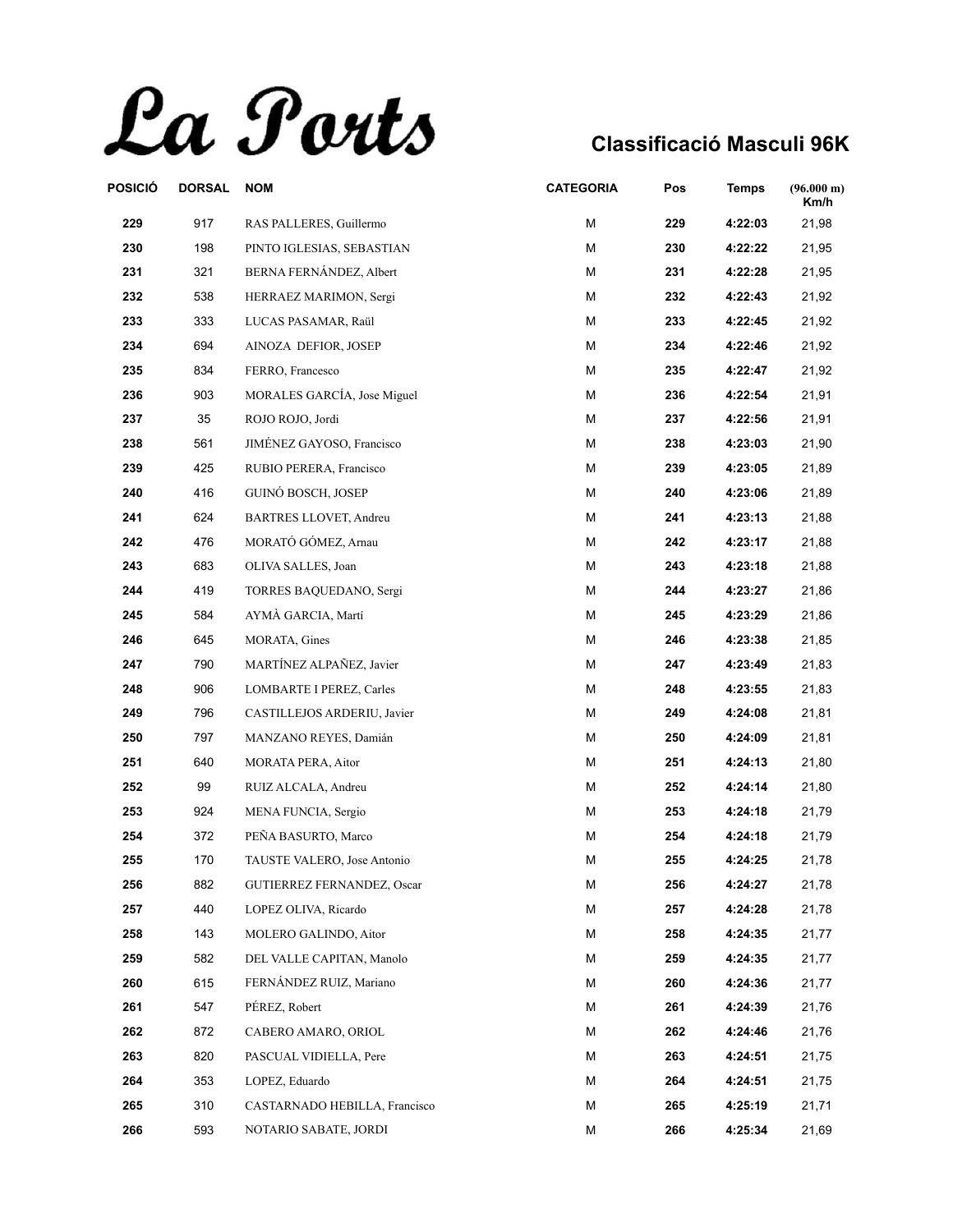La Ports

| POSICIÓ | <b>DORSAL</b>  | <b>NOM</b>                        | <b>CATEGORIA</b> | Pos | <b>Temps</b> | (96.000 m)<br>Km/h |
|---------|----------------|-----------------------------------|------------------|-----|--------------|--------------------|
| 267     | 127            | VILAMAJO BERNAL, Miquel           | M                | 267 | 4:25:40      | 21,68              |
| 268     | 129            | FERNANDEZ REINA, Jordi            | М                | 268 | 4:25:41      | 21,68              |
| 269     | 463            | MARTINEZ NIETO, Bel               | М                | 269 | 4:25:54      | 21,66              |
| 270     | 803            | PAEZ CANDON, Manuel               | М                | 270 | 4:26:01      | 21,65              |
| 271     | 628            | CABRERA GALLEN, RUBEN             | M                | 271 | 4:26:07      | 21,64              |
| 272     | 1011           | MANSILLA EROLES, Xavier           | M                | 272 | 4:26:11      | 21,64              |
| 273     | 541            | ASENCIO CAÑIZARES, Oscar          | М                | 273 | 4:26:19      | 21,63              |
| 274     | 52             | GALLISA BORREGO, Jorge            | М                | 274 | 4:26:39      | 21,60              |
| 275     | 429            | PEÑA GARCÍA, Raúl                 | M                | 275 | 4:26:45      | 21,59              |
| 276     | 563            | MARTÍN LÓPEZ, Oscar               | М                | 276 | 4:26:46      | 21,59              |
| 277     | 560            | RODRIGUEZ SANCHEZ, Manuel         | M                | 277 | 4:26:57      | 21,58              |
| 278     | 195            | CAMPOS FERNANDEZ, JOAQUIN         | М                | 278 | 4:27:10      | 21,56              |
| 279     | 132            | ESPINOSA SERRALTA, Lluís          | М                | 279 | 4:27:16      | 21,55              |
| 280     | 318            | RUSCALLEDA ORFILA, Marcel         | м                | 280 | 4:27:24      | 21,54              |
| 281     | 548            | MARTÍ GARIN, Carles               | M                | 281 | 4:27:28      | 21,54              |
| 282     | 146            | ALCALDE, Asier                    | M                | 282 | 4:27:28      | 21,54              |
| 283     | 31             | MORRONDO, Carlos                  | M                | 283 | 4:27:40      | 21,52              |
| 284     | 409            | <b>GALLACH BARRI, Marcel</b>      | М                | 284 | 4:27:53      | 21,50              |
| 285     | 153            | BEASCOECHEA PONS, Albert          | M                | 285 | 4:27:54      | 21,50              |
| 286     | 370            | MARTÍN LOPEZ, Toni                | М                | 286 | 4:28:21      | 21,46              |
| 287     | 550            | VALERO SANCHEZ DE LA MORENA, JAVI | M                | 287 | 4:28:28      | 21,46              |
| 288     | 420            | TORRENTE PASCUAL, Victor          | M                | 288 | 4:28:37      | 21,44              |
| 289     | 966            | FIGUEREO, JOSEP                   | М                | 289 | 4:28:43      | 21,44              |
| 290     | 84             | <b>INIESTA MOLINA, Oliver</b>     | М                | 290 | 4:28:45      | 21,43              |
| 291     | 220            | BOADA I UBACH, Albert             | M                | 291 | 4:28:47      | 21,43              |
| 292     | 777            | ORTIZ LLENA, Josep                | M                | 292 | 4:28:49      | 21,43              |
| 293     | 931            | BLANCO CARO, Iván                 | М                | 293 | 4:29:12      | 21,40              |
| 294     | 303            | LOZANO GONZÁLEZ, Francisco Javier | М                | 294 | 4:29:27      | 21,38              |
| 295     | 715            | CATALAN MOLINA, Joan              | M                | 295 | 4:29:36      | 21,36              |
| 296     | $\overline{4}$ | AISSATI TAADOU, AMIN              | M                | 296 | 4:29:44      | 21,35              |
| 297     | 235            | MARTINEZ DOMINGUEZ, Roberto       | М                | 297 | 4:30:08      | 21,32              |
| 298     | 687            | SANCHEZ-VILLANUEVA BEUTER, Manuel | М                | 298 | 4:30:14      | 21,31              |
| 299     | 345            | LOPEZ NAVARRO, AGUSTIN            | М                | 299 | 4:30:25      | 21,30              |
| 300     | 860            | POUS SALTOR, LLUIS                | М                | 300 | 4:30:29      | 21,30              |
| 301     | 479            | TABERNILLA GARCÍA, Andrés         | М                | 301 | 4:30:30      | 21,29              |
| 302     | 480            | MARÍN BÉJAR, Oskar                | М                | 302 | 4:30:32      | 21,29              |
| 303     | 945            | BANDERAS GARCIA, José Manuel      | М                | 303 | 4:31:05      | 21,25              |
| 304     | 116            | MORENTE CANTADOR, Rafael          | М                | 304 | 4:31:07      | 21,25              |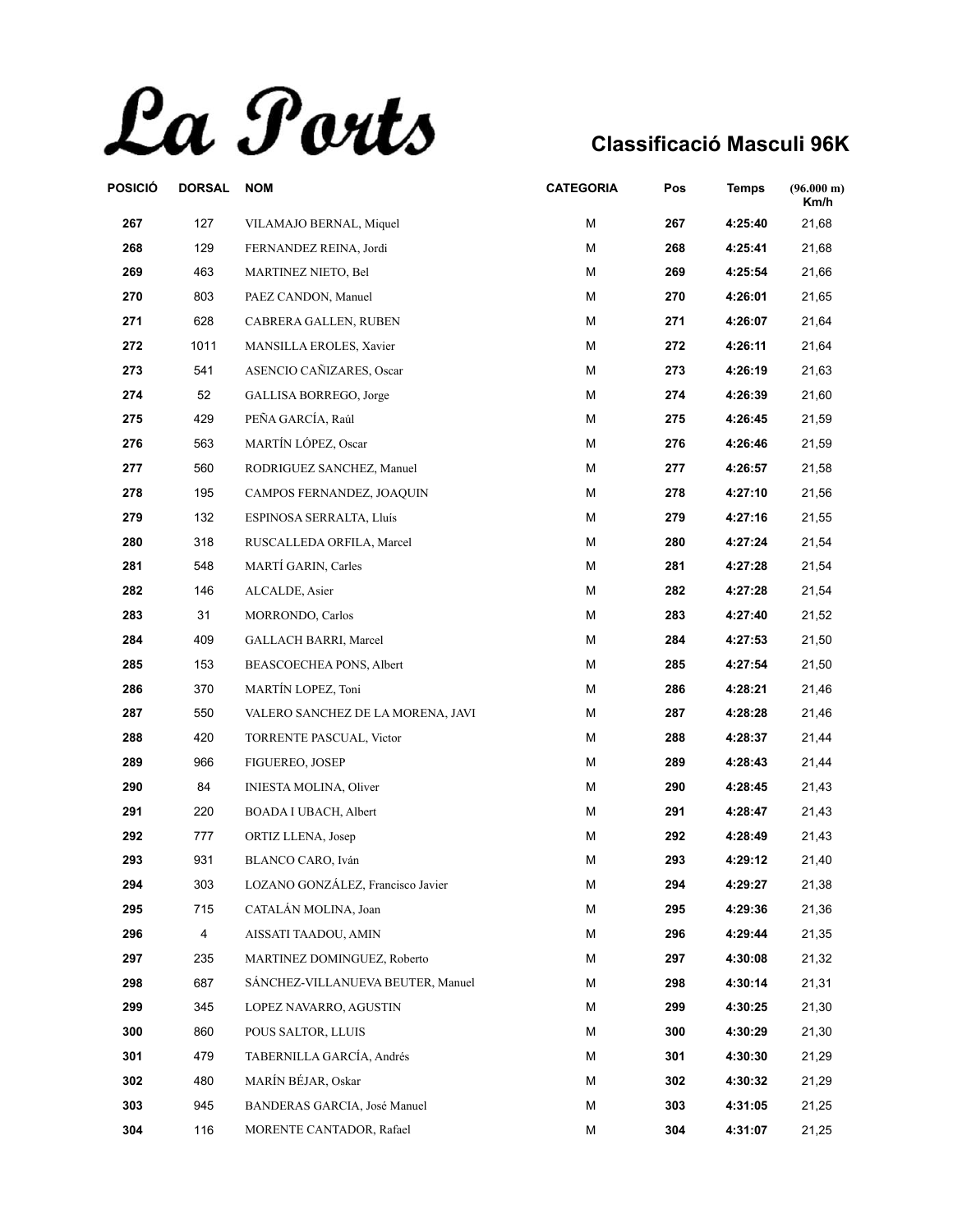La Ports

| POSICIÓ | <b>DORSAL</b> | <b>NOM</b>                      | <b>CATEGORIA</b> | Pos | <b>Temps</b> | $(96.000 \text{ m})$<br>Km/h |
|---------|---------------|---------------------------------|------------------|-----|--------------|------------------------------|
| 305     | 120           | CORCHADO GUILLEN, Carlos        | M                | 305 | 4:31:09      | 21,24                        |
| 306     | 196           | DIEZ PORRAS, LLUIS              | М                | 306 | 4:31:45      | 21,20                        |
| 307     | 610           | RUIZ-ZORRILLA XIRAU, Sergi      | M                | 307 | 4:32:13      | 21,16                        |
| 308     | 659           | BERNAL LACRUZ, Jesus            | M                | 308 | 4:32:26      | 21,14                        |
| 309     | 308           | ARMENTEROS MARTÍNEZ, Luis       | M                | 309 | 4:32:40      | 21,12                        |
| 310     | 137           | OBERED CARMONA, Rubén           | M                | 310 | 4:32:40      | 21,12                        |
| 311     | 622           | PÉREZ PÉREZ, Oriol              | М                | 311 | 4:33:05      | 21,09                        |
| 312     | 621           | TRAVESSET SANCHEZ, Jordi        | M                | 312 | 4:33:07      | 21,09                        |
| 313     | 637           | JAEN, Francisco                 | M                | 313 | 4:33:15      | 21,08                        |
| 314     | 432           | TORRES CASAS, Jordi             | М                | 314 | 4:33:17      | 21,08                        |
| 315     | 1028          |                                 | М                | 315 | 4:33:21      | 21,07                        |
| 316     | 635           | SANJUAN PER3, Jordi             | M                | 316 | 4:33:40      | 21,05                        |
| 317     | 122           | EZZEDDINE VÁZQUEZ, Mahdi        | М                | 317 | 4:33:54      | 21,03                        |
| 318     | 118           | GÓMEZ PERAL, Daniel             | M                | 318 | 4:33:56      | 21,03                        |
| 319     | 540           | CASANOVA DE LA ASUNCIÓN, Albert | M                | 319 | 4:34:02      | 21,02                        |
| 320     | 165           | ZOZAYA, Andres                  | M                | 320 | 4:34:09      | 21,01                        |
| 321     | 54            | ÁLVAREZ ESPINOSA, Sergio        | М                | 321 | 4:34:21      | 21,00                        |
| 322     | 554           | CAPDEVILA BATLLE, Joan          | M                | 322 | 4:34:23      | 20,99                        |
| 323     | 993           | BARTOLOME MENDEZ, RICARDO       | M                | 323 | 4:34:59      | 20,95                        |
| 324     | 119           | BARCO HERNÁNDEZ, Elio           | M                | 324 | 4:35:06      | 20,94                        |
| 325     | 121           | MORALES ALVAREZ, Miguel Jose    | М                | 325 | 4:35:06      | 20,94                        |
| 326     | 782           | SANCHEZ I GOMEZ, Oscar          | M                | 326 | 4:35:32      | 20,90                        |
| 327     | 446           | MAS FERRER, Josep               | М                | 327 | 4:35:34      | 20,90                        |
| 328     | 789           | SALA HERNANDEZ, Oriol           | M                | 328 | 4:35:38      | 20,90                        |
| 329     | 344           | <b>SALA PARRA, POL</b>          | M                | 329 | 4:36:00      | 20,87                        |
| 330     | 30            | GARCIA CARRASCO, Jaume          | M                | 330 | 4:36:02      | 20,87                        |
| 331     | 373           | LÓPEZ CAÑADAS, Jacobo           | M                | 331 | 4:36:28      | 20,83                        |
| 332     | 423           | RODRIGUEZ RODRIGUEZ, Dan        | М                | 332 | 4:36:47      | 20,81                        |
| 333     | 898           | DURAN MARQUEZ, David            | M                | 333 | 4:37:01      | 20,79                        |
| 334     | 88            | <b>GARCIA PEREZ, Basilio</b>    | M                | 334 | 4:37:03      | 20,79                        |
| 335     | 1012          | SEMPERE, ALBERT                 | М                | 335 | 4:37:19      | 20,77                        |
| 336     | 723           | FERNÁNDEZ ALONSO, Emilio        | М                | 336 | 4:37:28      | 20,76                        |
| 337     | 298           | MAYOL BUXASAS, David            | М                | 337 | 4:38:08      | 20,71                        |
| 338     | 351           | LUQUE CLEMENTE, ALEX            | M                | 338 | 4:38:19      | 20,70                        |
| 339     | 348           | MAJO CASAS, CARLES              | М                | 339 | 4:38:30      | 20,68                        |
| 340     | 807           | <b>GALLARDO I JAURÉS, JOSEP</b> | М                | 340 | 4:39:17      | 20,62                        |
| 341     | 602           | ESTIVILL ROMERO, David          | М                | 341 | 4:39:24      | 20,62                        |
| 342     | 74            | MARTINEZ ROMERO, SANTI          | М                | 342 | 4:40:26      | 20,54                        |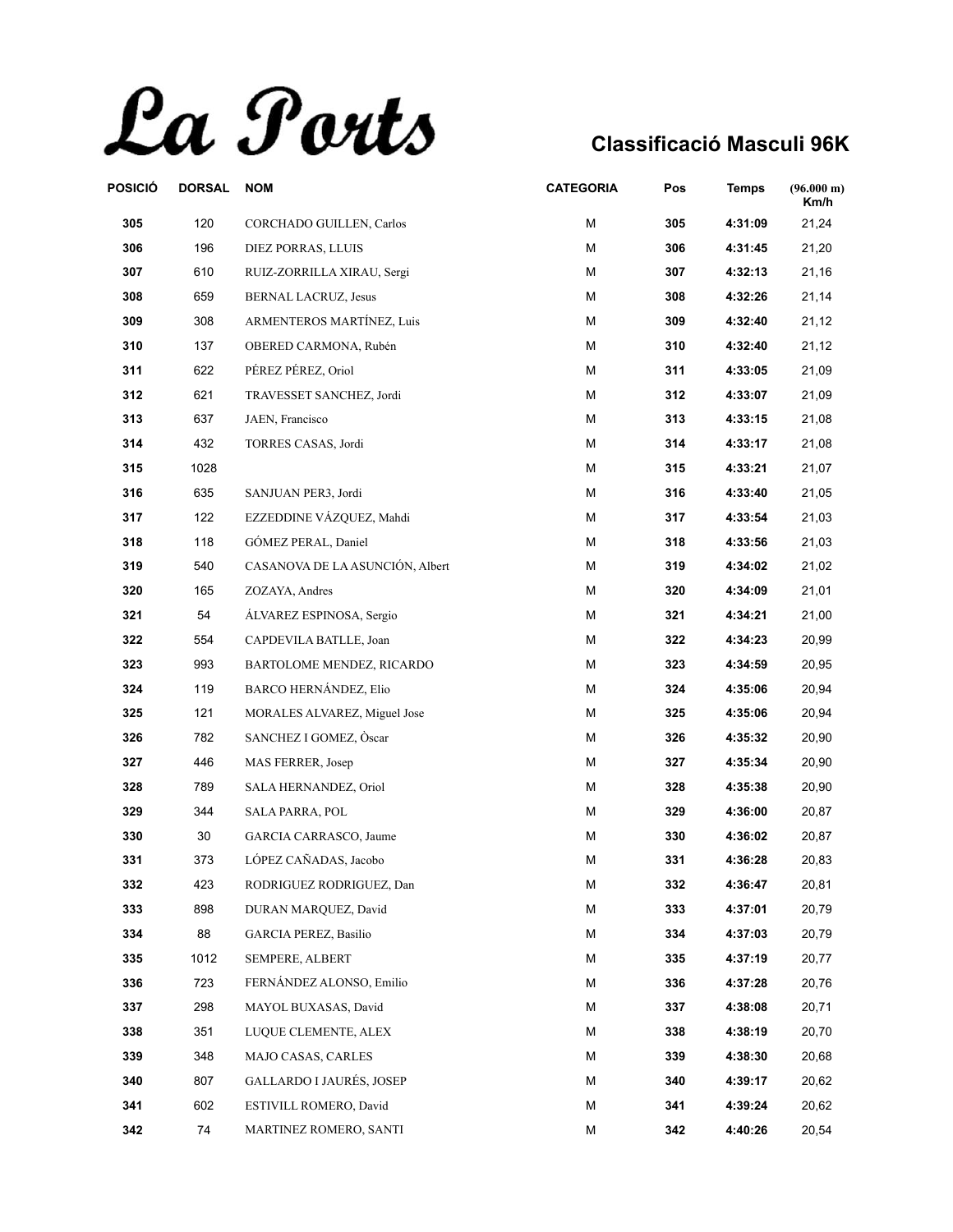La Ports

| POSICIÓ | <b>DORSAL</b> | <b>NOM</b>                           | <b>CATEGORIA</b> | Pos | <b>Temps</b> | (96.000 m)<br>Km/h |
|---------|---------------|--------------------------------------|------------------|-----|--------------|--------------------|
| 343     | 68            | AIGUASANOSA BERMÚDEZ, Albert         | M                | 343 | 4:40:32      | 20,53              |
| 344     | 899           | VILA GENÉ, Joan                      | Μ                | 344 | 4:40:40      | 20,52              |
| 345     | 514           | MARTÍNEZ, Joan Ramon                 | Μ                | 345 | 4:40:44      | 20,52              |
| 346     | 1009          | LÓPEZ VALBUENA, Josep Maria          | Μ                | 346 | 4:41:20      | 20,47              |
| 347     | 913           | CODINA, Jordi                        | Μ                | 347 | 4:41:46      | 20,44              |
| 348     | 543           | GONZÁLEZ PERPIÑAN, Antonio           | М                | 348 | 4:42:01      | 20,42              |
| 349     | 147           | JIMENEZ, Ivan                        | Μ                | 349 | 4:42:25      | 20,40              |
| 350     | 148           | JIMENEZ, David                       | Μ                | 350 | 4:42:26      | 20,39              |
| 351     | 437           | TORRENTE FERNANDEZ, German           | М                | 351 | 4:42:38      | 20,38              |
| 352     | 739           | SANCHEZ DIAZ, VALEN                  | Μ                | 352 | 4:42:57      | 20,36              |
| 353     | 57            | REYES PEREZ, Alberto                 | M                | 353 | 4:42:57      | 20,36              |
| 354     | 134           | <b>GARCIA FERNANDEZ, Jesus</b>       | Μ                | 354 | 4:43:21      | 20,33              |
| 355     | 266           | PERURENA RODRÍGUEZ, Irene            | Μ                | 355 | 4:43:46      | 20,30              |
| 356     | 5             | JIMENEZ PASCUAL, Carlos              | М                | 356 | 4:43:52      | 20,29              |
| 357     | 225           | SUBIÑAS URQUIDI, Iñigo               | M                | 357 | 4:44:11      | 20,27              |
| 358     | 995           | ASPACHS MONCUSÍ, Iker                | Μ                | 358 | 4:44:47      | 20,23              |
| 359     | 529           | <b>BOSOUE OLIVA, Ferran</b>          | Μ                | 359 | 4:44:47      | 20,23              |
| 360     | 536           | NAVARRO SANCHEZ, ANTONIO             | Μ                | 360 | 4:44:49      | 20,22              |
| 361     | 323           | DEL MORAL GONZÁLEZ, Francisco Javier | M                | 361 | 4:45:10      | 20,20              |
| 362     | 916           | MARTÍN FERRER, Angel                 | Μ                | 362 | 4:45:47      | 20,16              |
| 363     | 493           | CORONADO MARTÍN, Juan Carlos         | Μ                | 363 | 4:45:48      | 20,15              |
| 364     | 691           | CASINO RODRIGUEZ, Juan               | М                | 364 | 4:46:05      | 20,13              |
| 365     | 577           | FERNANDEZ CAYUELA, RAUL              | Μ                | 365 | 4:46:36      | 20,10              |
| 366     | 698           | CONGOST PEÑARROYA, Jordi             | Μ                | 366 | 4:47:11      | 20,06              |
| 367     | 506           | SALA MARTINEZ, Francisco             | М                | 367 | 4:47:20      | 20,05              |
| 368     | 843           | RIBALTA ARGES, David                 | Μ                | 368 | 4:47:45      | 20,02              |
| 369     | 461           | MORENO HUERTA, Pedro                 | М                | 369 | 4:48:05      | 19,99              |
| 370     | 768           | PUIG PAR, Alejandro                  | М                | 370 | 4:48:08      | 19,99              |
| 371     | 297           | GOMEZ VALLEJO, David                 | М                | 371 | 4:48:32      | 19,96              |
| 372     | 40            | GUILLÉN, Albert                      | М                | 372 | 4:48:40      | 19,95              |
| 373     | 657           | JAMILENA CARRASCO, Javier            | Μ                | 373 | 4:49:16      | 19,91              |
| 374     | 656           | PÉREZ GOMEZ, Juan Manuel             | Μ                | 374 | 4:49:23      | 19,90              |
| 375     | 824           | TOMÀS FABREGAT, JORDI                | М                | 375 | 4:49:56      | 19,87              |
| 376     | 735           | IGLESIAS MESA, Xavier                | Μ                | 376 | 4:50:36      | 19,82              |
| 377     | 921           | RUIZ JONES, Daniel                   | Μ                | 377 | 4:50:53      | 19,80              |
| 378     | 500           | RIERA BOHER, Jaume                   | Μ                | 378 | 4:50:58      | 19,80              |
| 379     | 486           | FORNIES PEREZ, PEDRO                 | Μ                | 379 | 4:51:17      | 19,77              |
| 380     | 464           | TORRES BENET, Xavier                 | М                | 380 | 4:51:45      | 19,74              |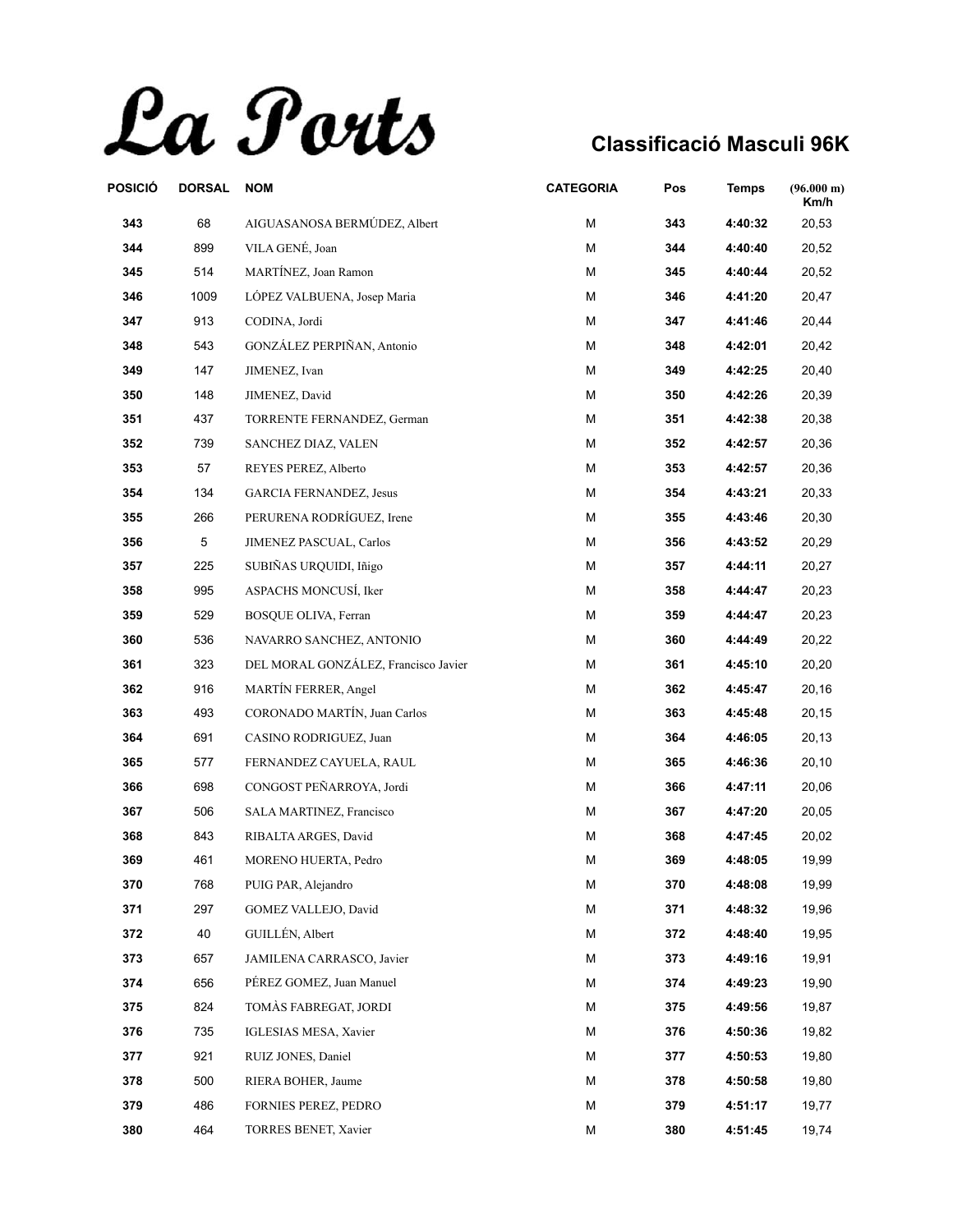La Ports

| POSICIÓ | <b>DORSAL</b> | <b>NOM</b>                        | <b>CATEGORIA</b> | Pos | <b>Temps</b> | $(96.000 \text{ m})$<br>Km/h |
|---------|---------------|-----------------------------------|------------------|-----|--------------|------------------------------|
| 381     | 581           | JAREÑO CUADROS, Sergio            | М                | 381 | 4:52:21      | 19,70                        |
| 382     | 457           | FRACA ZORNOZA, Ignacio            | Μ                | 382 | 4:52:36      | 19,69                        |
| 383     | 456           | NALE, MARTIN                      | Μ                | 383 | 4:52:37      | 19,68                        |
| 384     | 829           | ROS FERNANDEZ-PORTAL, Eduardo     | М                | 384 | 4:54:14      | 19,58                        |
| 385     | 516           | GUERRA VASCONCELOS E SÁ, Guilherm | Μ                | 385 | 4:54:28      | 19,56                        |
| 386     | 455           | GONZÁLEZ RAMÍREZ, Antonio         | М                | 386 | 4:55:51      | 19,47                        |
| 387     | 914           | DOMINGUEZ TORRALBA, Isaac         | Μ                | 387 | 4:56:02      | 19,46                        |
| 388     | 90            | CAMILO SALAMANCA, Ivan            | М                | 388 | 4:56:56      | 19,40                        |
| 389     | 831           | BORRAS GALLEL, Joan               | Μ                | 389 | 4:57:28      | 19,36                        |
| 390     | 244           | MORATA ROYES, Joan                | М                | 390 | 4:58:07      | 19,32                        |
| 391     | 247           | THADANI BHARAT, Anita             | М                | 391 | 5:01:56      | 19,08                        |
| 392     | 825           | PALUZIE AVILA, Guillermo          | М                | 392 | 5:02:19      | 19,05                        |
| 393     | 307           | LOPEZ RODRIGUEZ, RAUL             | Μ                | 393 | 5:03:04      | 19,01                        |
| 394     | 136           | MERINO CASTRILLO, Cecilio         | М                | 394 | 5:03:11      | 19,00                        |
| 395     | 300           | GASCÓN URBANO, Jesus              | М                | 395 | 5:03:16      | 18,99                        |
| 396     | 23            | USTRELL DURAN, Lluís              | М                | 396 | 5:03:29      | 18,98                        |
| 397     | 277           | BALDÓ, Carles                     | Μ                | 397 | 5:04:34      | 18,91                        |
| 398     | 182           | CRESPO CATALAN, Lorenzo           | Μ                | 398 | 5:04:35      | 18,91                        |
| 399     | 915           | PRAT RIBA, Jordi                  | М                | 399 | 5:04:53      | 18,89                        |
| 400     | 366           | SABATA MERCADER, Marc             | М                | 400 | 5:04:56      | 18,89                        |
| 401     | 426           | MUÑOZ ALBO, David                 | Μ                | 401 | 5:06:41      | 18,78                        |
| 402     | 802           | SOLER CHIMENIS, Albert            | М                | 402 | 5:10:02      | 18,58                        |
| 403     | 787           | ITURRALDE SIMON, Alfonso          | Μ                | 403 | 5:10:17      | 18,56                        |
| 404     | 977           | GARCÍA ROMERA, Joaquim            | М                | 404 | 5:10:43      | 18,54                        |
| 405     | 772           | NUTSCHEL, Dieter                  | М                | 405 | 5:10:59      | 18,52                        |
| 406     | 773           | SÁEZ CAMPS, Fernando              | Μ                | 406 | 5:13:33      | 18,37                        |
| 407     | 21            | GAINZA POTES, Fco. Javier         | Μ                | 407 | 5:13:51      | 18,35                        |
| 408     | 24            | COMELLAS RUSIÑOL, Sergi           | М                | 408 | 5:13:57      | 18,35                        |
| 409     | 265           | MORENO FUERTES, Israel            | Μ                | 409 | 5:15:38      | 18,25                        |
| 410     | 474           | VELA GORDILLO, Carlos             | М                | 410 | 5:15:49      | 18,24                        |
| 411     | 647           | ARNALDO MAROTO, Ferran            | Μ                | 411 | 5:17:26      | 18,15                        |
| 412     | 908           | <b>ARQUED RIOS, Jesus</b>         | М                | 412 | 5:17:30      | 18,14                        |
| 413     | 869           | HOSPITAL LLOP, David              | М                | 413 | 5:17:32      | 18,14                        |
| 414     | 574           | RETAMAL MARTINEZ, Jesus           | Μ                | 414 | 5:18:28      | 18,09                        |
| 415     | 891           | MARTINEZ RODRIGUEZ, EDUARDO       | Μ                | 415 | 5:18:47      | 18,07                        |
| 416     | 326           | LLAVINA SELLÉS, Alex              | Μ                | 416 | 5:18:55      | 18,06                        |
| 417     | 317           | GALEANO JARDÍ, Daniel             | м                | 417 | 5:19:17      | 18,04                        |
| 418     | 1040          |                                   | М                | 418 | 5:19:35      | 18,02                        |